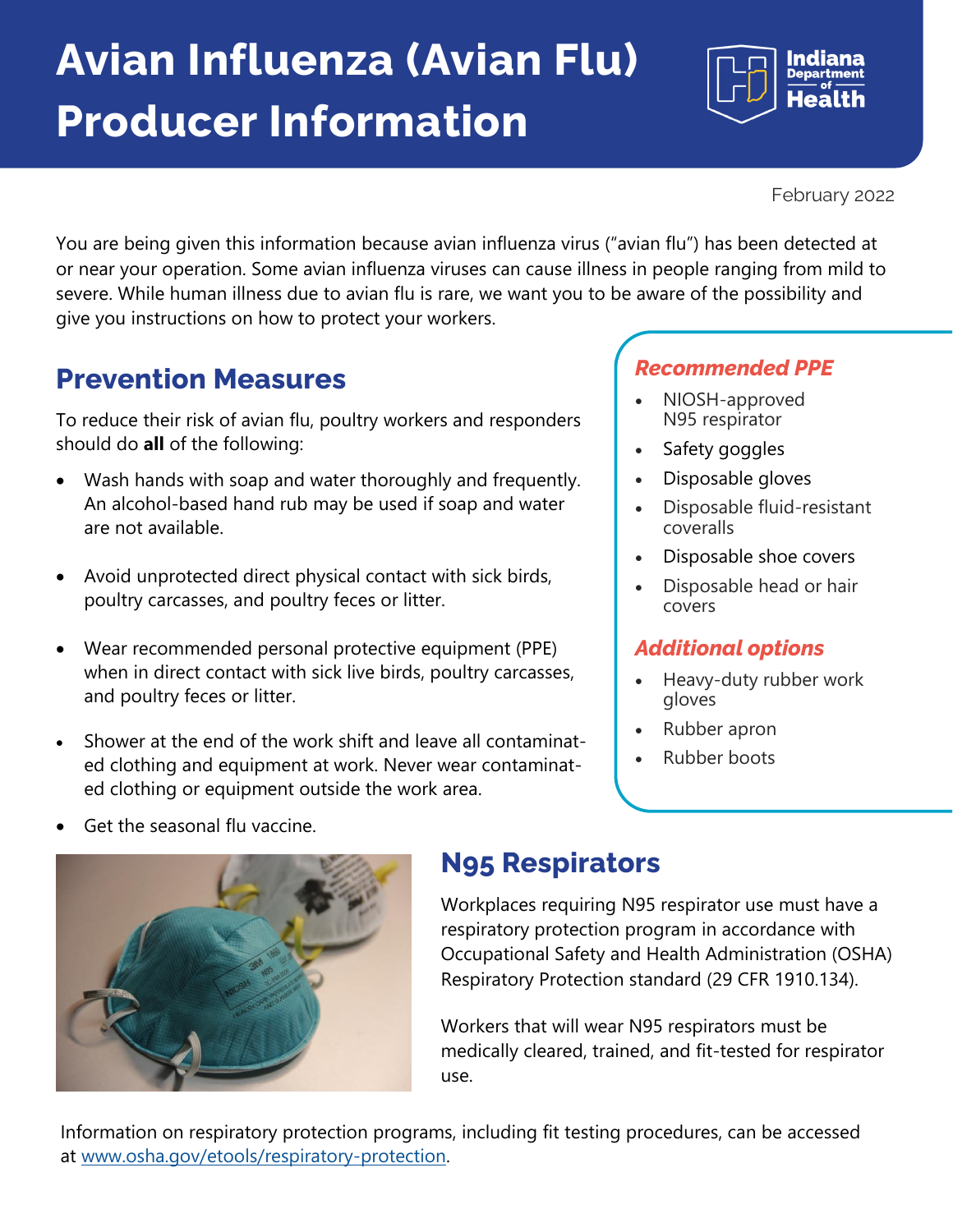### **Personal Protective Equipment (PPE)**

All PPE should be used in accordance with OSHA regulations (29 CFR 1910 Subpart I: Personal Protective Equipment). Workers must receive training on and demonstrate an understanding of the proper use of PPE as well as its limitations.

- PPE should be donned (put on) and doffed (taken off) in separate clean areas.
- Avoid touching the eyes, mouth, and nose while wearing PPE.
- Do not eat, drink, smoke, or use the bathroom while wearing PPE.
- PPE should be removed in the following sequence:
	- 1. Remove and dispose of the apron, if worn
	- 2. Clean and disinfect boots
	- 3. Remove boots
	- 4. Remove and dispose of the coverall
	- 5. Remove and dispose of gloves
	- 6. Wash hands with soap and water
	- 7. Remove goggles and respirator
	- 8. Clean and disinfect reusable goggles and respirator
	- 9. Wash hands with soap and water again



### **Public Health Monitoring of Exposed Workers**

The state or local health department may require that workers who have had contact with birds potentially infected with avian flu virus be monitored for 10 days after their last exposure. Please keep track of the workers who have been exposed and be ready to provide this information to the state or local heath department upon request. If you receive a report that an exposed worker has developed flu-like illness, please immediately contact your state or local health department.

## **Call 317-233-1325 If a worker becomes ill after poultry exposure**

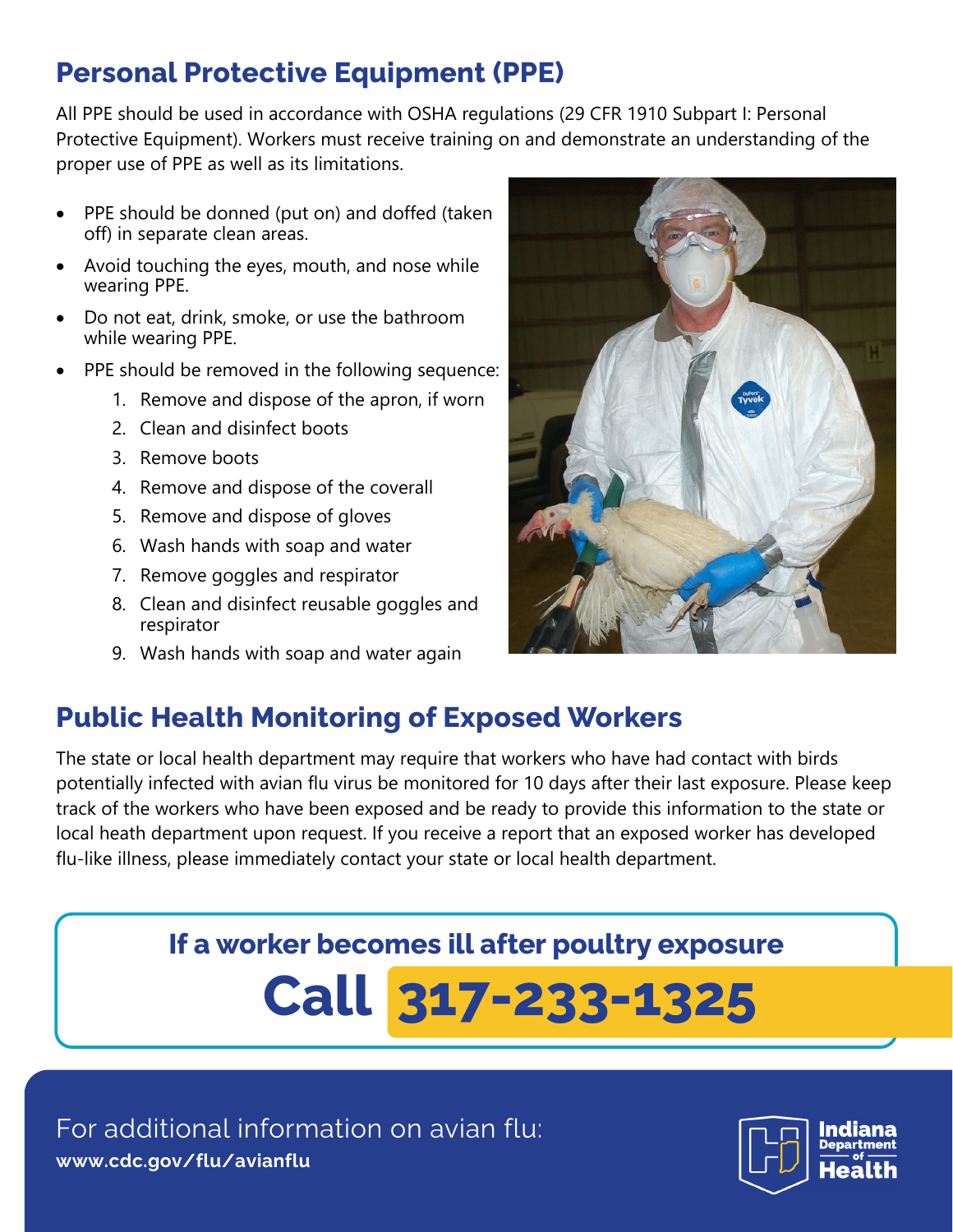## **Avian Influenza (Avian Flu) Worker Tracking Sheet**



February 2022

The state or local health department may require that workers who have had contact with birds infected with avian flu virus be monitored for 10 days after their last exposure. Please keep track of the workers who have potentially been exposed and be ready to provide this information to the state or local heath department upon request. If you receive a report that an exposed worker has developed flu-like illness, please immediately contact your state or local health department.

Record contact information below for any workers who entered the poultry house, **starting two days prior to onset of illness in the birds.** 

| <b>First name</b> | Last name | <b>Email address</b> | Phone |
|-------------------|-----------|----------------------|-------|
|                   |           |                      |       |
|                   |           |                      |       |
|                   |           |                      |       |
|                   |           |                      |       |
|                   |           |                      |       |
|                   |           |                      |       |
|                   |           |                      |       |
|                   |           |                      |       |
|                   |           |                      |       |
|                   |           |                      |       |

**If a worker becomes ill after poultry exposure** 

# **Call 317-233-1325**

For additional information on avian flu: **www.cdc.gov/flu/avianflu**

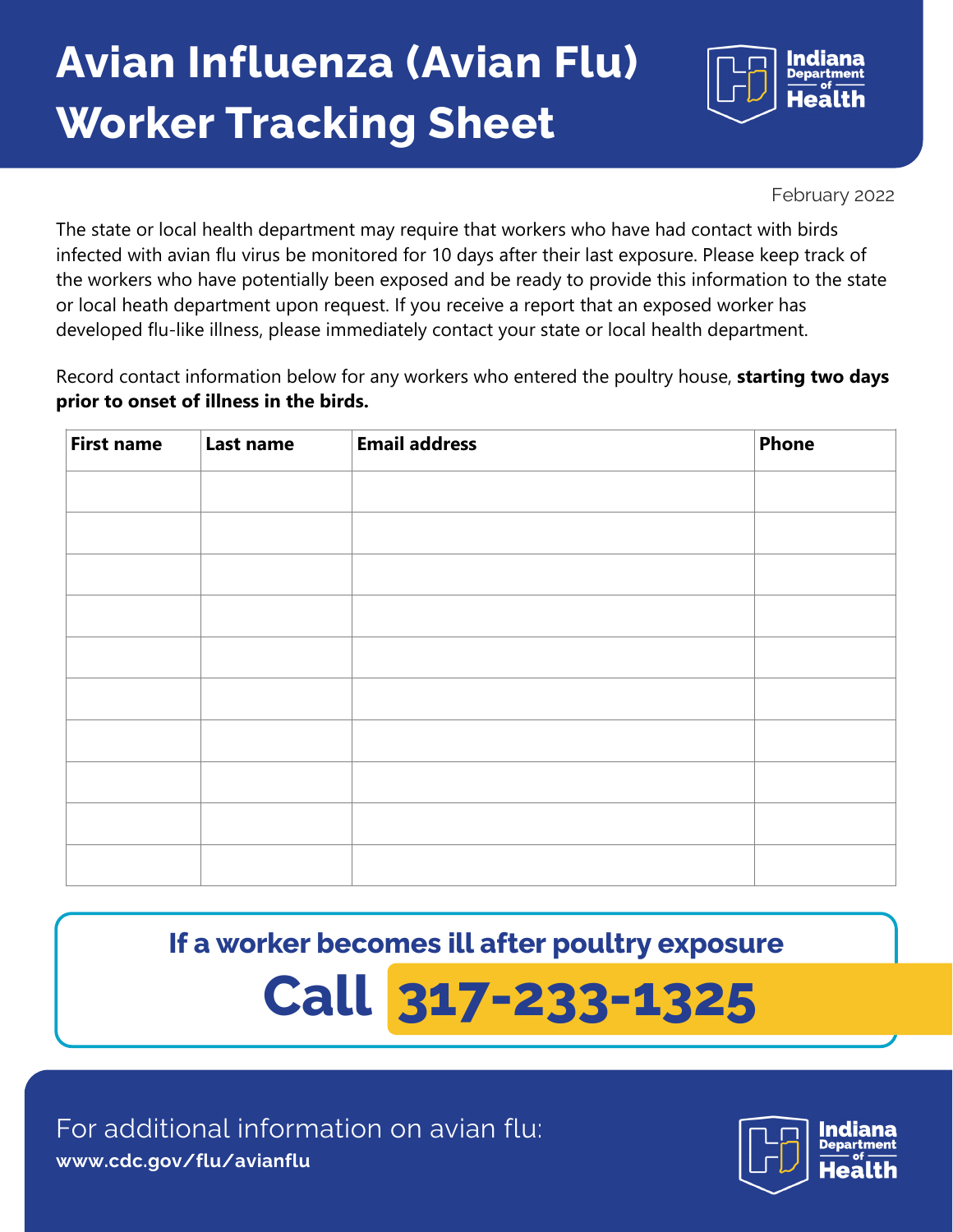## **Avian Influenza (Avian Flu) Worker Tracking Sheet**



February 2022

| <b>First name</b> | Last name | <b>Email address</b> | <b>Phone</b> |
|-------------------|-----------|----------------------|--------------|
|                   |           |                      |              |
|                   |           |                      |              |
|                   |           |                      |              |
|                   |           |                      |              |
|                   |           |                      |              |
|                   |           |                      |              |
|                   |           |                      |              |
|                   |           |                      |              |
|                   |           |                      |              |
|                   |           |                      |              |
|                   |           |                      |              |
|                   |           |                      |              |
|                   |           |                      |              |
|                   |           |                      |              |
|                   |           |                      |              |

**If a worker becomes ill after poultry exposure** 

# **Call 317-233-1325**

For additional information on avian flu: **www.cdc.gov/flu/avianflu**